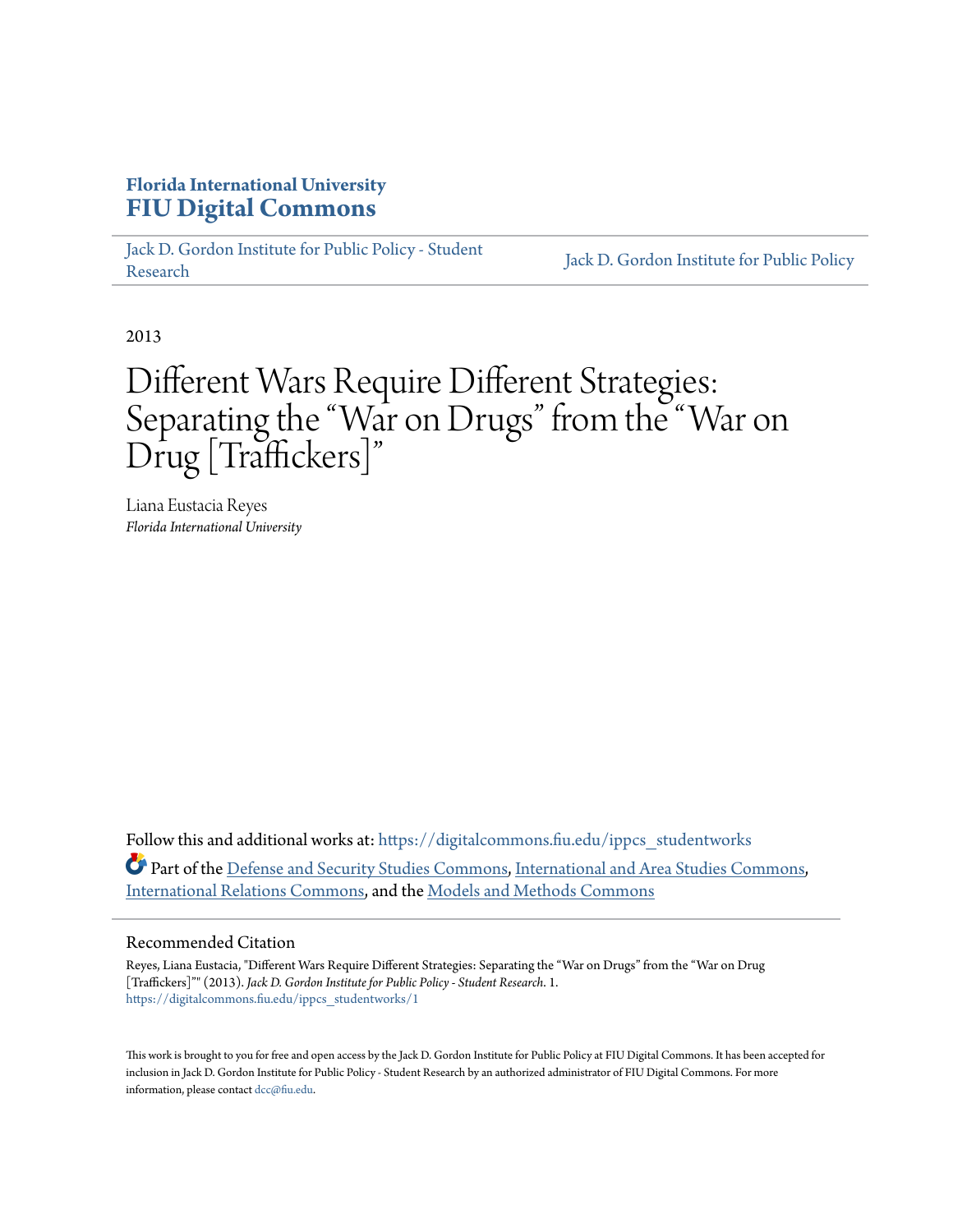# **Different Wars Require Different Strategies: Separating the "War on Drugs" from the "War on Drug [Traffickers]"**

**by Liana Eustacia Reyes, J.D., M.A.,** Florida International University

#### **Abstract**

Using the securitization framework to highlight the arguments that facilitated the "War on Drugs", this paper highlights a separate war against drug traffickers. Facilitated by ideology through the rhetoric promoted by the "War on Drugs," the fear of communist expansion and democratic contraction, the "War on Drug Traffickers" was implemented, requiring its own strategy separate from the "War on Drugs." This is an important distinction because the play on words changes the perception of the issue from one of drug addiction to one of weak institutions and insurgent/terrorist threat to those institutions. Furthermore, one cannot propose strategy to win, lose, or retreat in a war that one has been unable to identify properly. And while the all-encompassing "War on Drugs" has motivated tremendous discourse on its failure and possible solutions to remedy its failure, the generalizations made as a result of the inability to distinguish between the policies behind drug addiction and the militarized policies behind drug trafficking have discounted the effect of violence perpetrated by the state, the rationale for the state perpetrating that violence, and the dependence that the state has on foreign actors to perpetrate such violence. This makes it impossible to not only propose effective strategy but also to persuade states that participate in the "War on Drug Traffickers" to adopt the proposed strategy.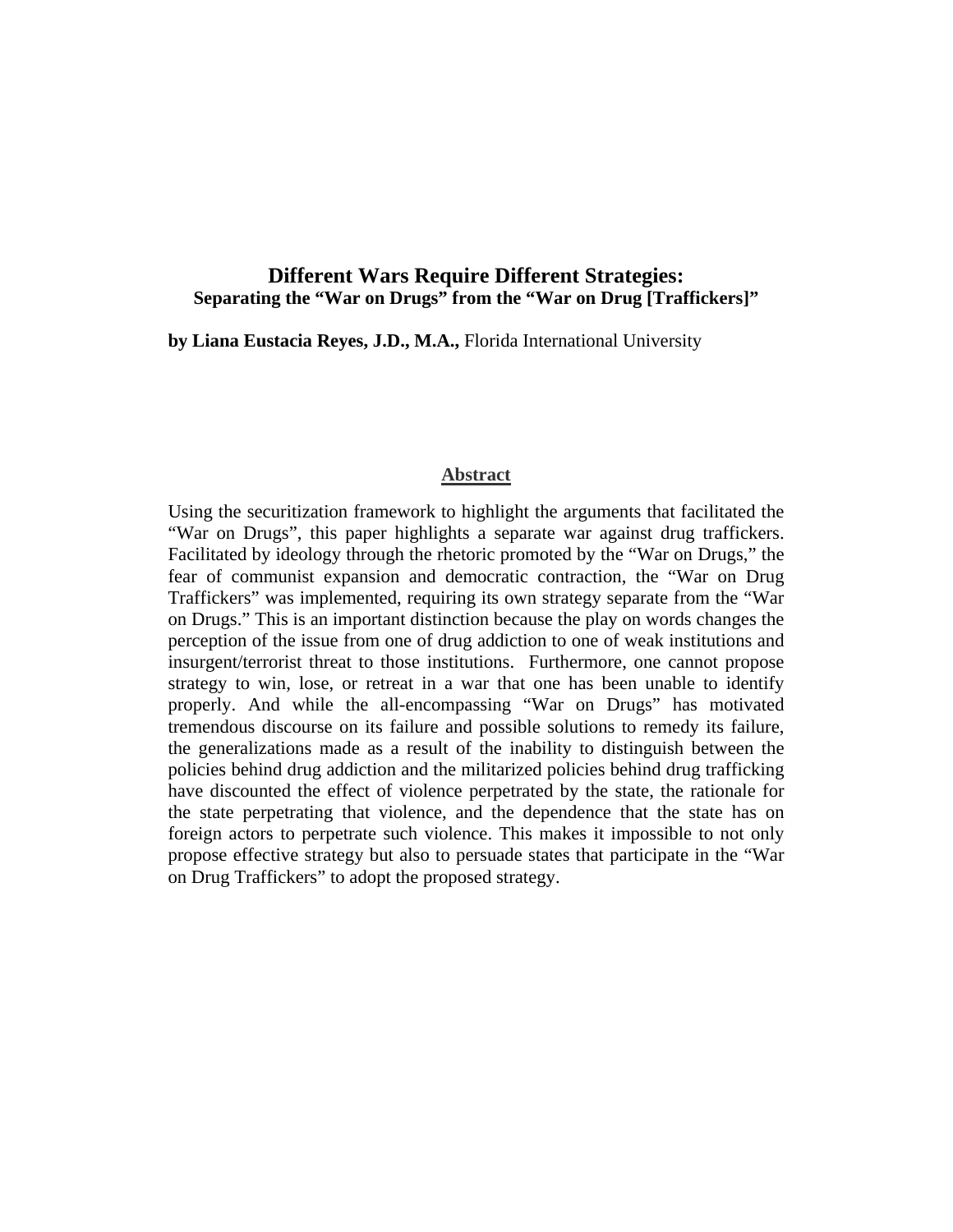## **Introduction**

The "War on Drugs" is a rhetorical war that has been popularly categorized as United States (U.S.) drug prohibition in the  $20<sup>th</sup>$  century. Looking beyond its name, is it attached to militarized drug prohibition? Military engagement must occur for a "war" to occur, and drugs cannot be personified to the extent necessary to actually go to war with them. Yet around the world countries<sup>1</sup> have implemented militarized counter-narcotics policies that are separate from the supply/consumption policies of the "War on Drugs." This takes the "War on Drugs" from rhetoric to military strategy and expands it to include a "War on Drug Traffickers." The distinction is necessary because one cannot propose a strategy to win, lose, or retreat in a war that one has been unable to properly identify.

The all-encompassing "War on Drugs" has motivated tremendous discourse on its failure and possible solutions to remedy its failure. The generalizations made as a result of the inability to distinguish between the policies behind drug addiction and the militarized policies against drug trafficking have discounted the effect of violence perpetrated by the state, the rationale for the state perpetrating that violence, and the dependence that the state has on foreign actors to perpetrate such violence. The lack of consideration for their rationale to perpetrate violence and their dependence on foreign actors perpetrating such violence would result in a failed proposition. The lack of consideration for the effects of violence perpetrated by the state would result in an inefficient policy. Without the distinction between these wars and the considerations involved with their distinction, it is impossible to not only propose effective strategy but also to persuade states involved in the "War on Drug Traffickers" to adopt any proposed strategy.

The purpose of this paper is to distinguish between the "War on Drugs" and the resulting "War on Drug Traffickers" so that the implementation, rationale for

<sup>&</sup>lt;sup>1</sup> The terms "countries" and "states" are used interchangeably throughout this paper.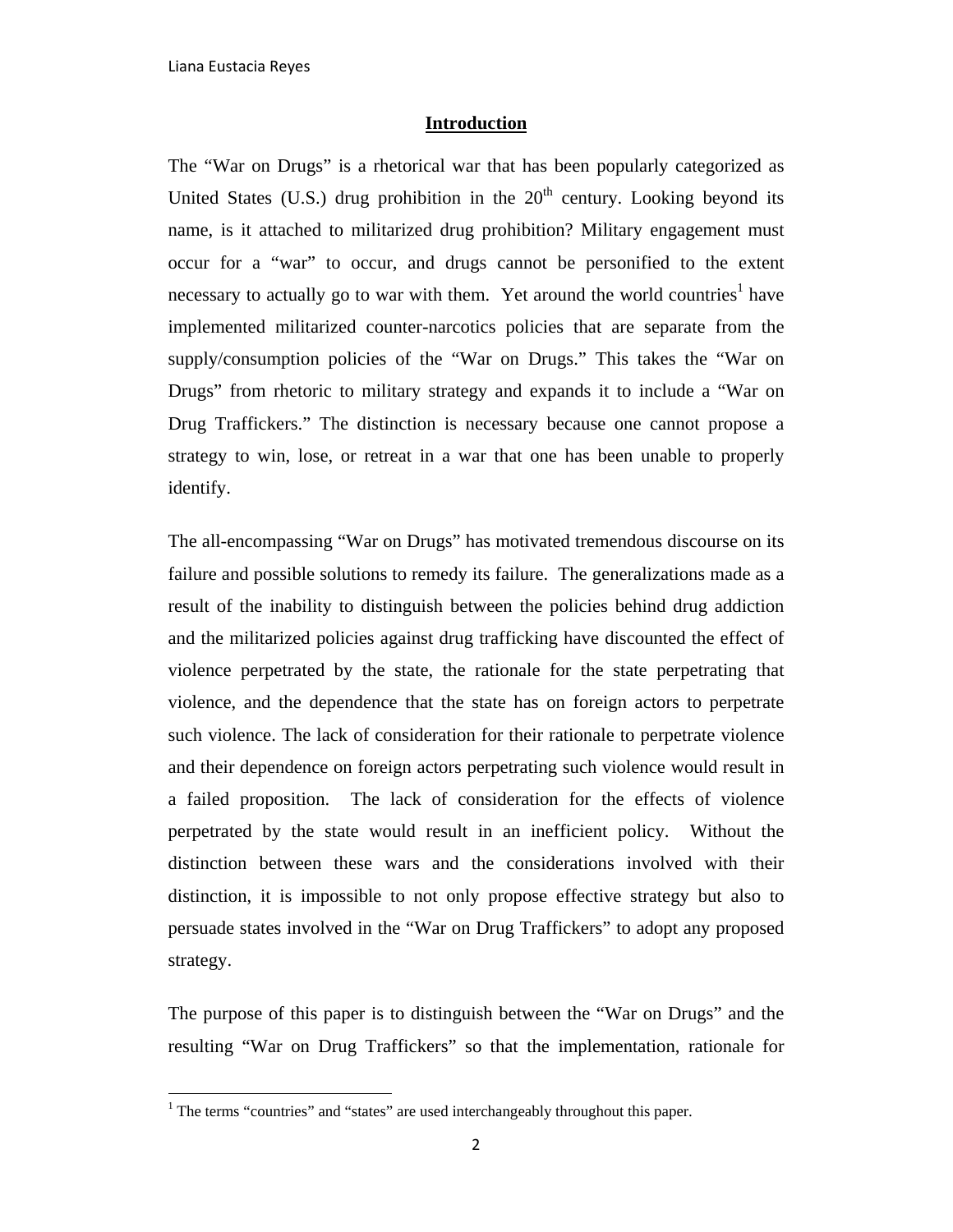implementation, and effects of implementation of the resulting militarized drug policies can be studied. The goal of this research is to dissect the motivating factors for extreme counter-narcotics policies to effectively strategize how to transition from such policies. Since this paper is at the foundational level of this research, it is focused on the U.S. as the popularly cited creator of the "War on Drugs."

To understand the rationale behind going to war with drug traffickers and the implementation of the militarized counter-narcotics policies that invoke the "War on Drug Traffickers," a historical analysis was conducted of former President Richard Nixon's drug policy and of former President Ronald Reagan's National Security Decision Directives. The most influential arguments and intelligence that dictated – or at the very least molded – the argument for the resulting militarized counter-narcotics policies was highlighted. As a result, this paper finds that former President Ronald Reagan was the influential actor of the "Speech Act" that changed the discourse in drug policy facilitating its expansion. $2$ 

This paper first begins with the framework used to conduct this historical analysis, Buzan, Waever, and Wilde's (1998) "In Security: A New Framework for Analysis."3 The framework is used to highlight the change in discourse, also known as the securitizing moves in which the United States expanded the "War on Drugs" to include a "War on Drug Traffickers." Second, this paper will use that framework to detail how the "War on Drug Traffickers" came to fruition and why it is separate from the "War on Drugs." Further research to understand what drove countries around the world to militarize their counter-narcotics policies should be conducted to understand not only what drove these countries, but what commonalities these countries share among each other and the U.S. Although research into the motivating factors that facilitated implementation of the "War on Drug Traffickers" has not been conducted, this paper will end with a discussion

 $2^2$  This paper at no point discounts the covert operations conducted by the U.S. in other countries, but only focuses on the military operations that were conducted after the drug trade was articulated as a national security threat.

<sup>&</sup>lt;sup>3</sup> Buzan, Waever, and Wilde, 1998.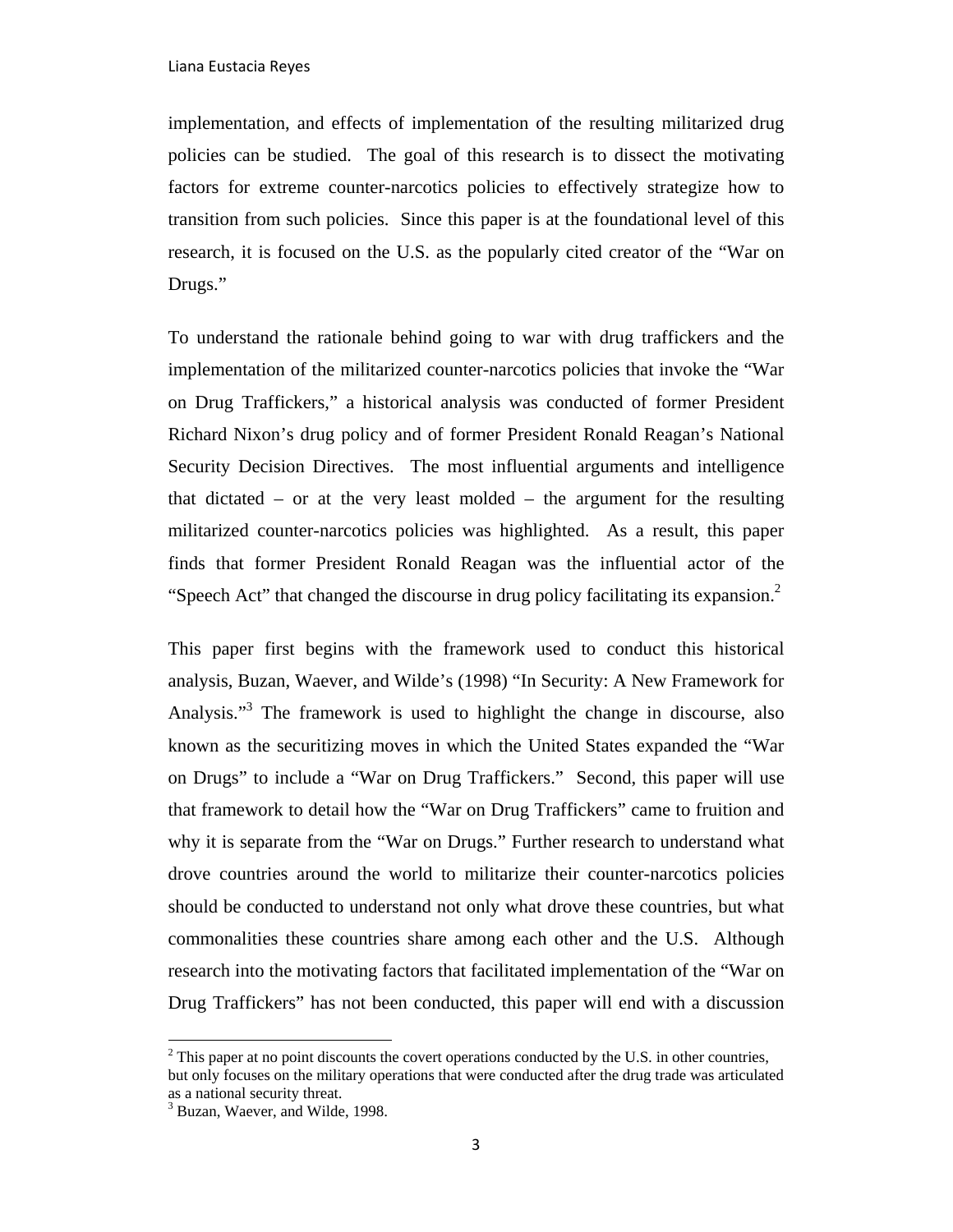on the possible motivating factors that proposed policies must take into consideration.

# **Theoretical Framework of Buzan, Waever, and Wilde (1998): Politicization/Securitization**

Traditionally, the security of a state could only be threatened by another state.<sup>4</sup> This limitation allowed for extreme threats such as military engagement to come from a state only. As a result, security issues were easily identified because they were always stemming from states whose political agendas, assertions or acts could be noted as a threat to another state. During the Cold War, security threats were expanded beyond states to include non-traditional threats of individual citizens/non-citizens, organizations, and drug traffickers. Identifying threats became more difficult because they began to come from anyone or anything. To control for those endless possibilities, Buzan, Weaver, and Wilde (1998) created the "securitization" framework. For this paper to identify what promoted the threat of a drug trafficker to be equal to the threat of another state, the study would have to be conducted within this framework. This section will focus on the securitization framework so that the following sections can use the framework to sift through the "War on Drugs" progression and expansion into the "War on Drug Traffickers."

For non-traditional security threats, the securitization framework establishes the process of a threat going from a minimal social threat to an existential state threat resulting in extreme policies such as military action. This framework allows for a non-traditional security threat that becomes a national security threat to be studied and properly identified. The framework is the following:

**(1)** a claim made by the securitizing actor that something is existentially threatening some valued referent object; **(2)** the securitizing actor's audience holds value to that referent object and accepts the claim made by the securitizing actor; and **(3)** that audience allows for the implementation of extreme tactics (such as

  $4$  Andreas and Price, 2001, 31-52.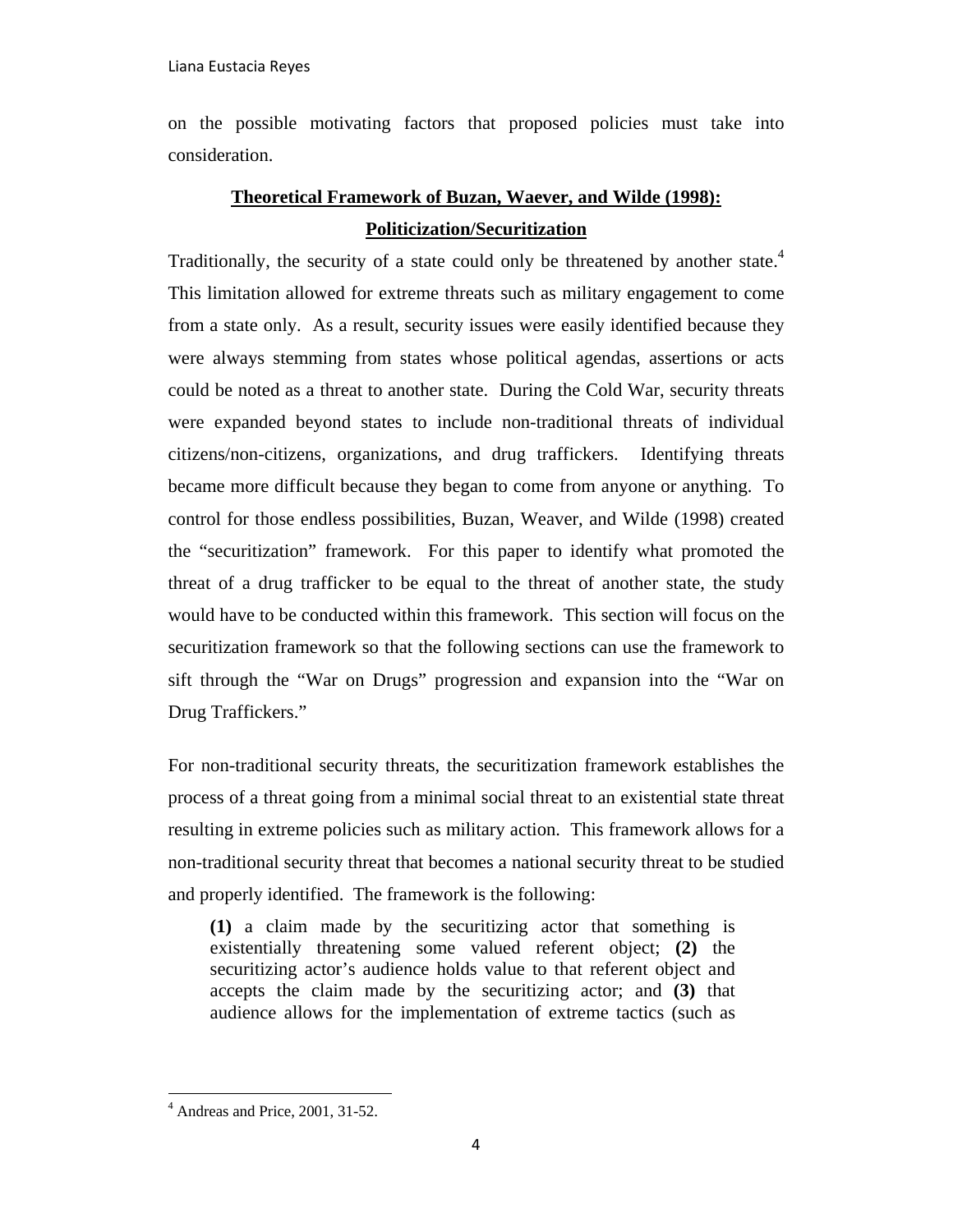military engagement) by the securitizing actor to protect their valued referent object.<sup>5</sup>

This is also known as the Speech Act in which the proper actor's speech gains consent from the authorizing audience to implement extreme policies.<sup>6</sup> The key to securitization is for the speech to gain acceptance so that the audience will allow the speaker to implement extreme policies. In other words:

> Securitization [...] does not simply come into being when one actor declares an existential threat; this is merely the securitizing move. Instead, a securitization exists only at the point when a designated audience accepts the speech act. Securitization is thus both a performative speech act, whereby in speaking security it is done, as well as an intersubjective process between the securitizing actor and an audience. Once an issue has been 'accepted' by an audience, a securitizing actor is in the position to evoke emergency measures and go beyond established rules in an effort to address the threat. 'Securitization is fulfilled […] by cases of existential threats that legitimize the breaking of rules.<sup>7</sup>

For the state to use its own military to domestically go on the offense and/or defense with drug traffickers, the state must perceive that drug traffickers are an existential threat. But the "…discourse that takes the form of presenting something as an existential threat to a referent object does not by itself create securitization-this is a securitizing move...", hence the "War on Drugs."<sup>8</sup> Noting the discourse is key for pinpointing the time that drug policy shifted into the military sector and most importantly for noting the motivating factors for the resulting militarized counter-narcotics policies.

Before the securitization of drug traffickers can occur, and before the expansion of perceived threats that motivate drug policy to militarize can occur, drugs themselves have to be lifted from the social realm to the political realm, allowing for their threat to be felt by actual decision makers. Politicized issues are "…(part of public policy, requiring government decision and resource allocations

 $^5$  As stated above, this framework is derived from Buzan, Waever, and Wilde, 1998.

<sup>&</sup>lt;sup>6</sup> See Buzan, Waever, and Wilde, 1998.

 $<sup>7</sup>$  Floyd and Croft, 2011, 155.</sup>

<sup>&</sup>lt;sup>8</sup> Buzan, Waever, and Wilde, 1998, 25.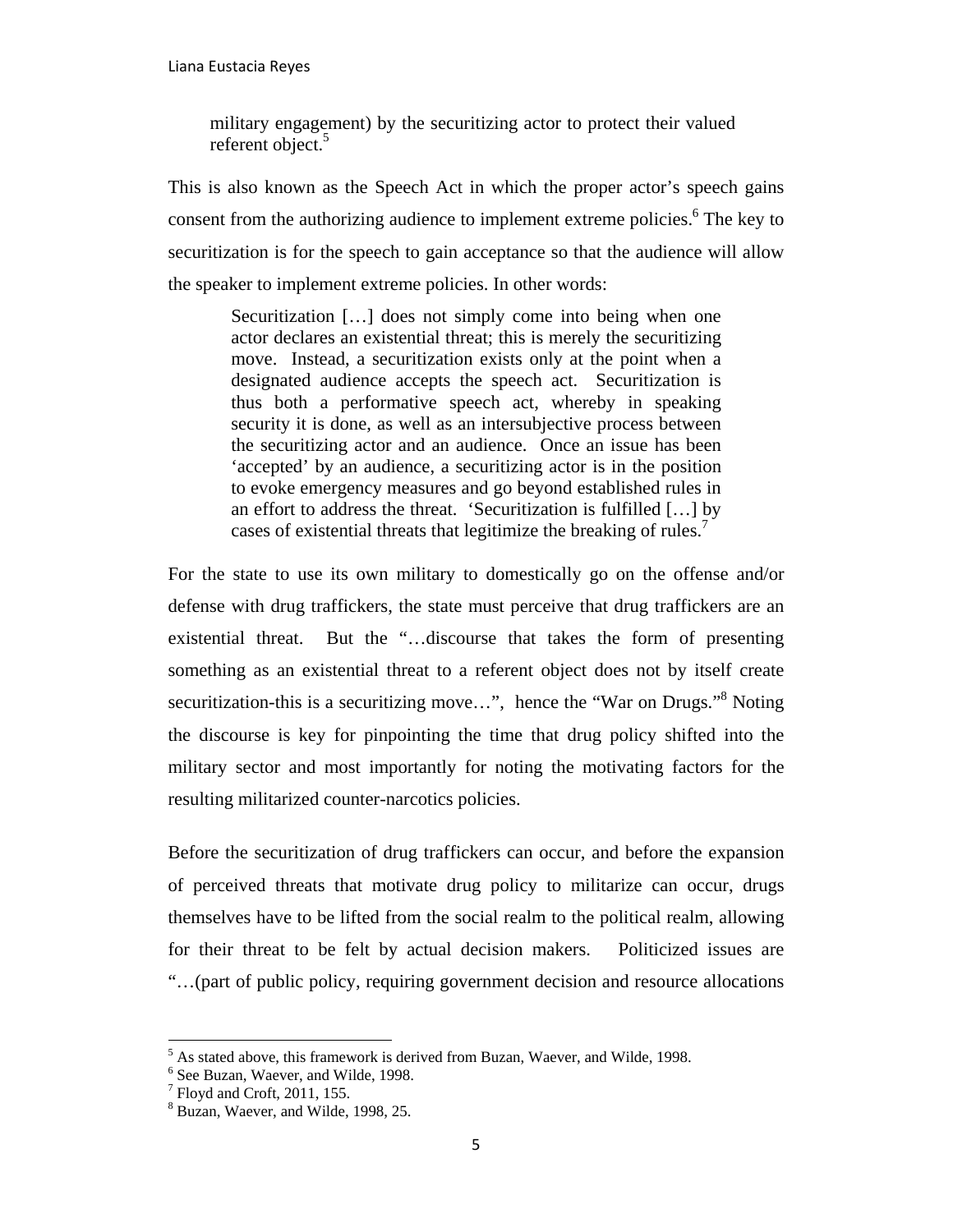or, more rarely, some other form of communal governance)..."<sup>9</sup> For the audience to be introduced and begin accepting the claim that the state, its referent object, was/is being threatened by drug traffickers requiring the implementation of militarized counter-narcotics policies, the supply of drugs would have to be politicized; also known as the securitizing move discussed above.<sup>10</sup> This explains how the policy regarding narcotics became political and rose to the level requiring military action.

The following sections will put this framework to use while exploring the securitizing moves that led to the "War on Drug Traffickers." The next section will use this framework to establish why the "War on Drugs" was a successful securitizing move that led to the securitization of drug traffickers around the world. A discussion of why the "War on Drugs" did not complete the framework but instead became the securitizing move for the "War on Drug Traffickers" will show that not only are we dealing with completely separate issues, but we are dealing with issues that require completely separate strategies and policies.

# **Background: Beginning with the "War on Drugs"**

Former President Richard Nixon is recognized for his contributions with initiating the "War on Drugs." In 1971, he stated that "America's public enemy number one . . . is drug abuse" and "[i]n order to fight and defeat this enemy, it is necessary to wage a new, all-out offensive."<sup>11</sup> At this point, the claim was an attempt by the executive of a state to place drug abuse, or the commodities that people abuse, as the number-one threat to that state. To "wage a new, all-out offensive" would seem to signal the Speech Act requirement for securitization especially since policies were implemented, or at least referenced as being implemented, because of former President Richard Nixon's speech.12 His speech, however, was focused on demand issues such as rehabilitation. The goal was to assist our military

<sup>&</sup>lt;sup>9</sup> Id. at 23.

<sup>&</sup>lt;sup>10</sup> The politicization of these drug suppliers is the securitizing move that facilitates the securitization of drug traffickers.

<sup>&</sup>lt;sup>11</sup> Nixon, 1971, 202 (Remarks About an Intensified Program for Drug Abuse Prevention and Control).

 $12$  Buzan, Waever, and Wilde, 1998, 26.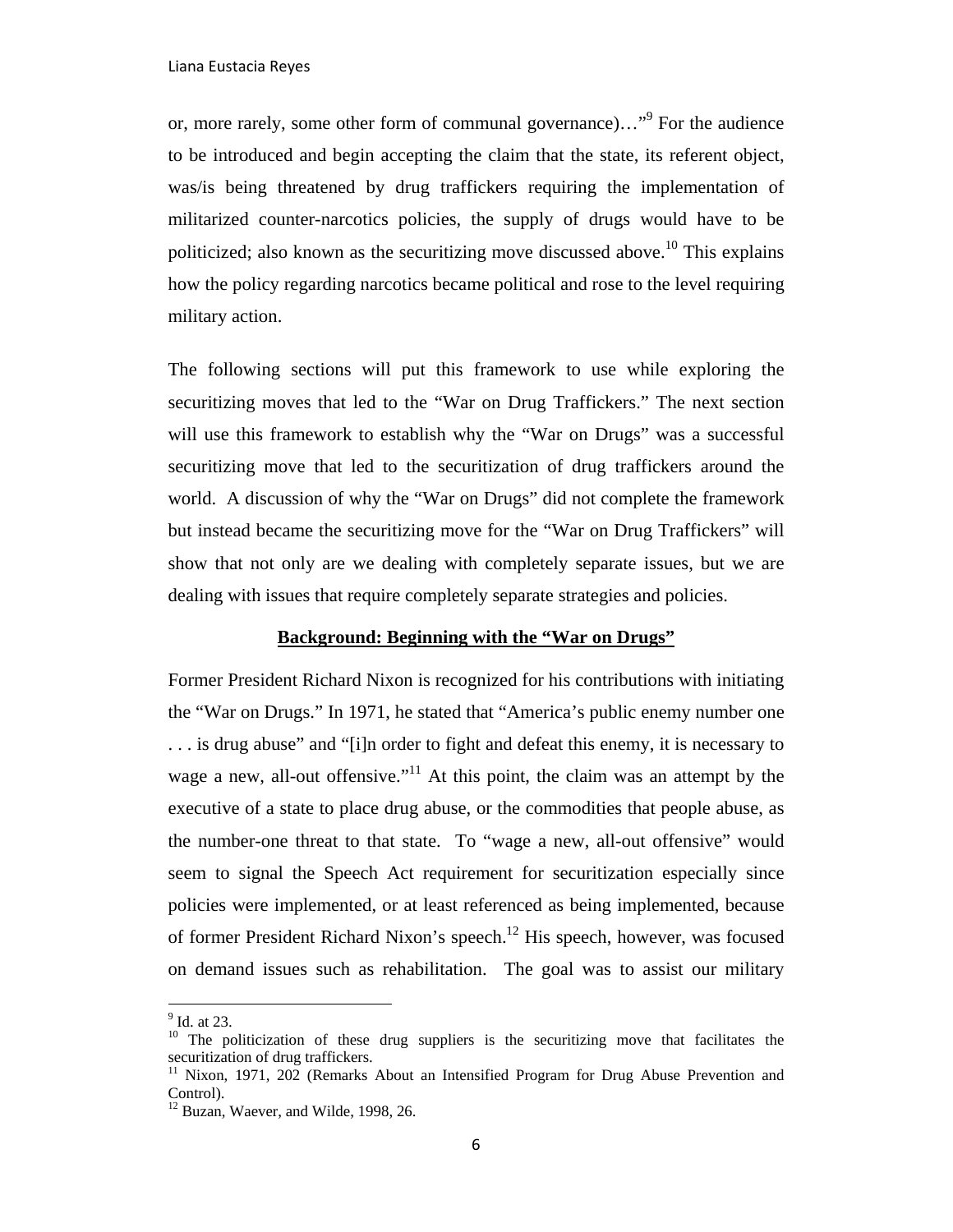stationed abroad, in particular Vietnam, $13$  while also assisting society as a whole from succumbing to the hardships of drug addiction.

Drugs had been taken from the social realm and placed in the political realm allowing for the resulting rehabilitative, judicial, and police remedies to be put in place. Former President Richard Nixon established the Special Action Office of Drug Abuse Prevention within the Executive Office as a "central authority with overall responsibility for all major Federal drug abuse prevention, education, treatment, rehabilitation, training, and research programs in all Federal agencies."<sup>14</sup> Drugs had been effectively politicized and elevated into the executive branch. Although the resulting policies would involve executive control of drug policy and obstructing the ability to invoke some rights such as the "no-knock searches," actual military engagement or intrastate war did not occur, meaning that securitization did not occur.<sup>15</sup>

For years, drugs were deemed an uncontrollable threat with no discriminatory qualities and only horrifying effects for those who consumed them. Society as a whole was at this social issue's mercy. Former President Richard Nixon's categorizing of drugs as an addictive threat with no discriminatory qualities would allow the U.S. to begin securitizing this group of commodities due to the resulting fear of not knowing who its next victim would be – a fear potentially experienced by the securitizing audience.<sup>16</sup> However, the inability of a person, let alone a state, to go on the offensive with a commodity, regardless of its personification,

 $<sup>13</sup>$  In his speech, Nixon notes that "Vietnam  $\ldots$  has brought to our attention the fact that a number</sup> of young American have become addicts as they serve abroad…" Nixon, 1971, 202. 14 Nixon, 1971, 203 (Special Message to the Congress on Drug abuse Prevention and Control).

<sup>&</sup>lt;sup>15</sup> See Floyd and Croft, 2011, 161 "The analyst using securitization theory must not focus on what security, is, but only on what it does – because what is done in the name of security is tantamount to the meaning of security."

<sup>&</sup>lt;sup>16</sup> See Andreas, Bertram, Blachman, and Sharpe, Winter 1991-1992, 160: "The spread of crack cocaine and the dramatic escalation of drug-related violence in the 1980s led first Ronald Reagan and then George Bush to "declare war" on drugs. By the end of the decade, more Americans identified drugs as the number-one threat to the country than any other problem." For even more detail on the U.S. perception of drugs, see The White House National Drug Control Strategy, September 1989.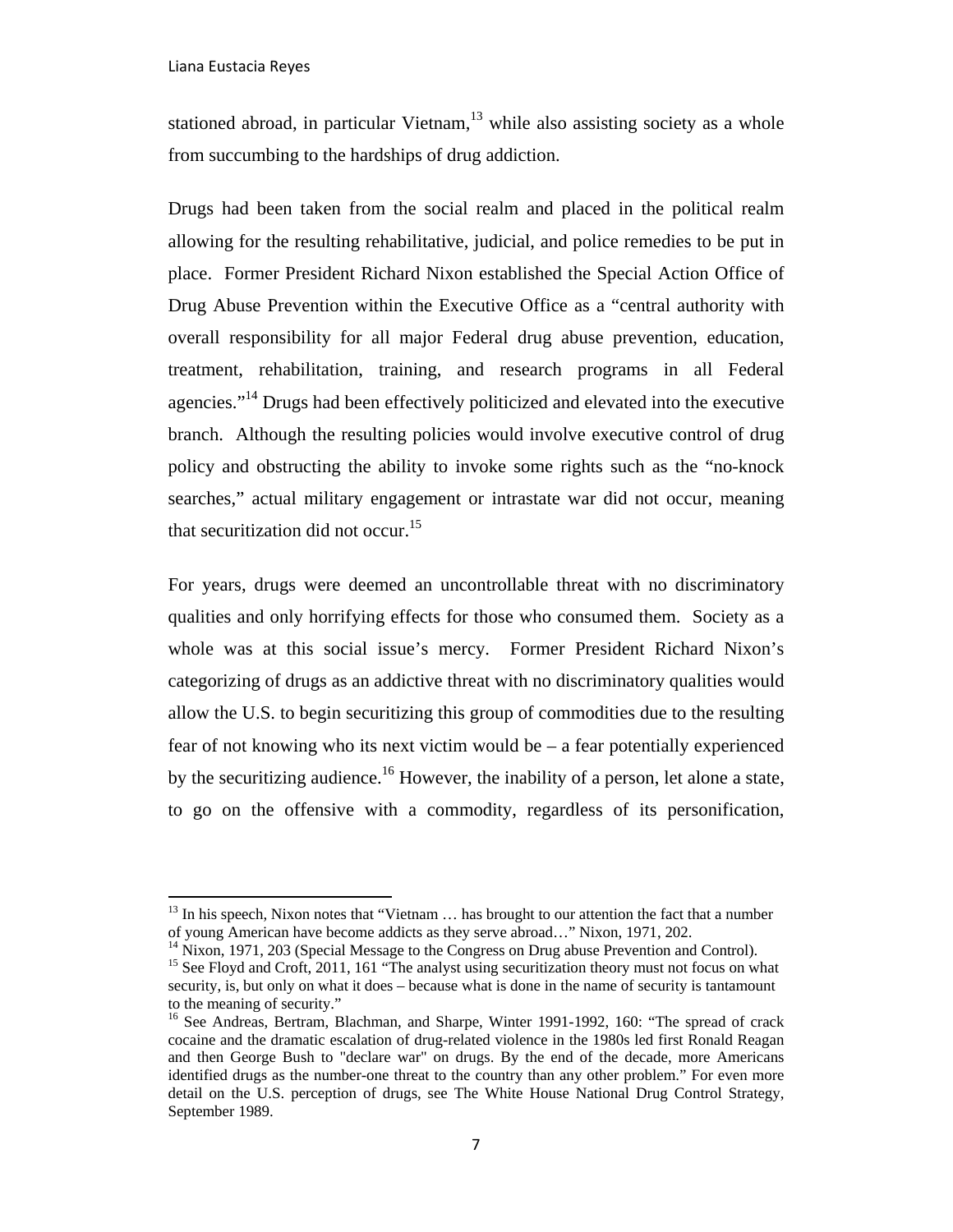prevents drugs from fitting the securitization framework as a securitized issue in the military sector, and leaves it in the political sector as a politicized issue.

Even though drugs themselves are unable to fit within the framework for securitization, their politicized threat is successful enough to facilitate the securitization of its suppliers now placing drug traffickers within the scope of review for a securitized threat. This is still an incredible political move because the claim for an all-out offensive was, prior to former President Richard Nixon's declaration, a claim traditionally made against another state and/or government.<sup>17</sup> Up until that point, the claim was only being made against communism and/or communist states. Therefore, former President Richard Nixon placed drugs in the realm of a state threat that needed to be offensively attacked because it would have severe consequences for anyone and everyone. This meant that the door was officially open to a new area of U.S. and international security: political drug control. $^{18}$ 

Former President Richard Nixon's speech facilitated the supply reduction policies that would begin looking at "source countries" versus focusing only on domestic consumption. He specifically noted:

> America has the largest number of heroin addicts of any nation in the world. And yet, America does not grow opium-of which heroin is a derivative--nor does it manufacture heroin, which is a laboratory process carried out abroad. This deadly poison in the American life stream is, in other words, a foreign import.<sup>19</sup>

The growing belief was that the U.S. alone could not solve its problem at home. The fact that drugs originated in foreign countries required the cooperation of foreign governments to allow the U.S. to prevent their drugs from infiltrating U.S. borders.<sup>20</sup> Policies that followed would involve a shift in the military sector at home and abroad.

<sup>&</sup>lt;sup>17</sup> See Buzan, Waever, and Wilde, 1998.

<sup>&</sup>lt;sup>18</sup> For further discussion on the military sector see Id at 49-70.

 $19$  Nixon, 1971, 203 (Special Message to the Congress on Drug abuse Prevention and Control).

<sup>&</sup>lt;sup>20</sup> Bartilow and Eom, 2009, 93-116 (Citing The Domestic Council Drug Abuse Task Force 1975: 50) .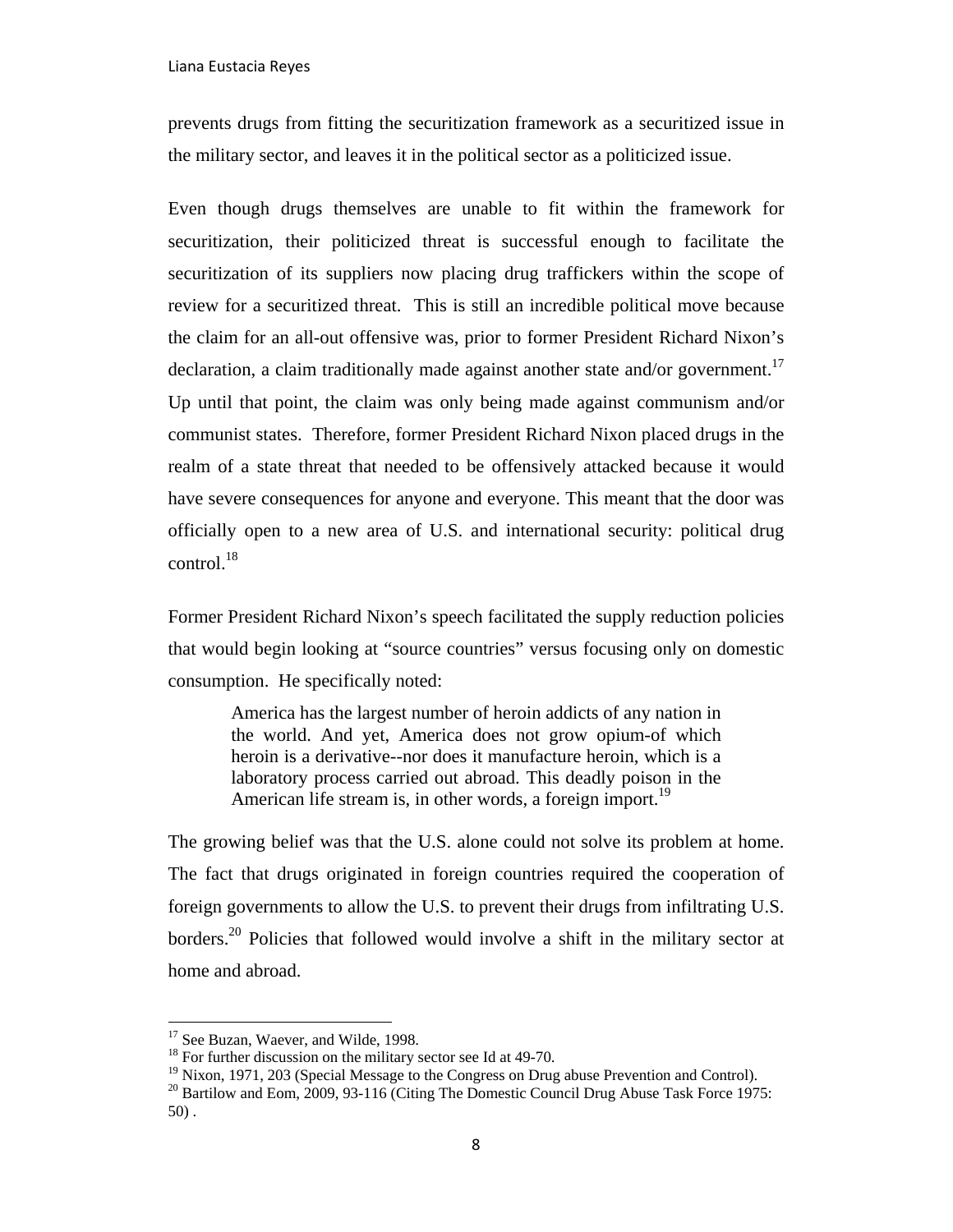This next section focuses on placing President Ronald Reagan's National Security Decision Directives within the securitization framework. Although former President Richard Nixon did not securitize the issue of drugs, former President Ronald Reagan continued on this path securitizing the threat of those who traded drugs. The following establishes how the "War on Drug Traffickers" came to be.

# **Discussion: The Securitization of Drug Traffickers and the Resulting War**

In 1986, former President Ronald Reagan in his National Security Decision Directive Number 221 made the Speech Act – a textually intricate argument that causally linked drugs to a trade that destabilized democratic states and/or democracies. He argued that the ability for the drug trade to fund not only criminal trafficking organizations but also insurgents and terrorist groups that were attempting to overthrow their/a democratic state/democracy was an existential threat to U.S. National Security and democracy as a whole.<sup>21</sup> This argument by former President Ronald Reagan solidified, through documentation<sup>22</sup> and unilateral action,  $2^3$  that the rhetorical "War on Drugs" would encompass an actual "War on Drug Traffickers" facilitated by ideology and fear: a precursor to the "War on Terror."

What had previously consumed the position of threat to the U.S., other states, became equalized with an individual's exploitation of a commodity. The unilateral act of a President to link the supply of drugs to drug traffickers that were also simultaneously behaving as insurgents and/or terrorists attempting to overthrow democratic governments and/or democracy is noteworthy when one acknowledges that at the time, U.S. identity was very much pro-democracy, antiterrorist, anti-insurgent, and most importantly, anti-Soviet.<sup>24</sup> This sharing of threat capability between states, insurgents, terrorists, and drug traffickers to

<sup>&</sup>lt;sup>21</sup> Reagan National Security Decision Directive Number, 1986, 221.<br><sup>22</sup> For more on National Security Decision Directives, their importance, power, and use by former President Reagan, *See* Dwyer, 2002, 411-413; Gordon, 2007, 351-366; and Newman, 2001, 81. 23 Gordon, 2007, 350.

 $24$  See Andreas and Nadelmann, 2006, 161; For a deeper look into U.S. ideology and the history of foreign policy, or even the rise of the National Security Doctrine, also see Andreas and Price, 2001, 37-51 and Queiser Morales, July 1989, 147-153.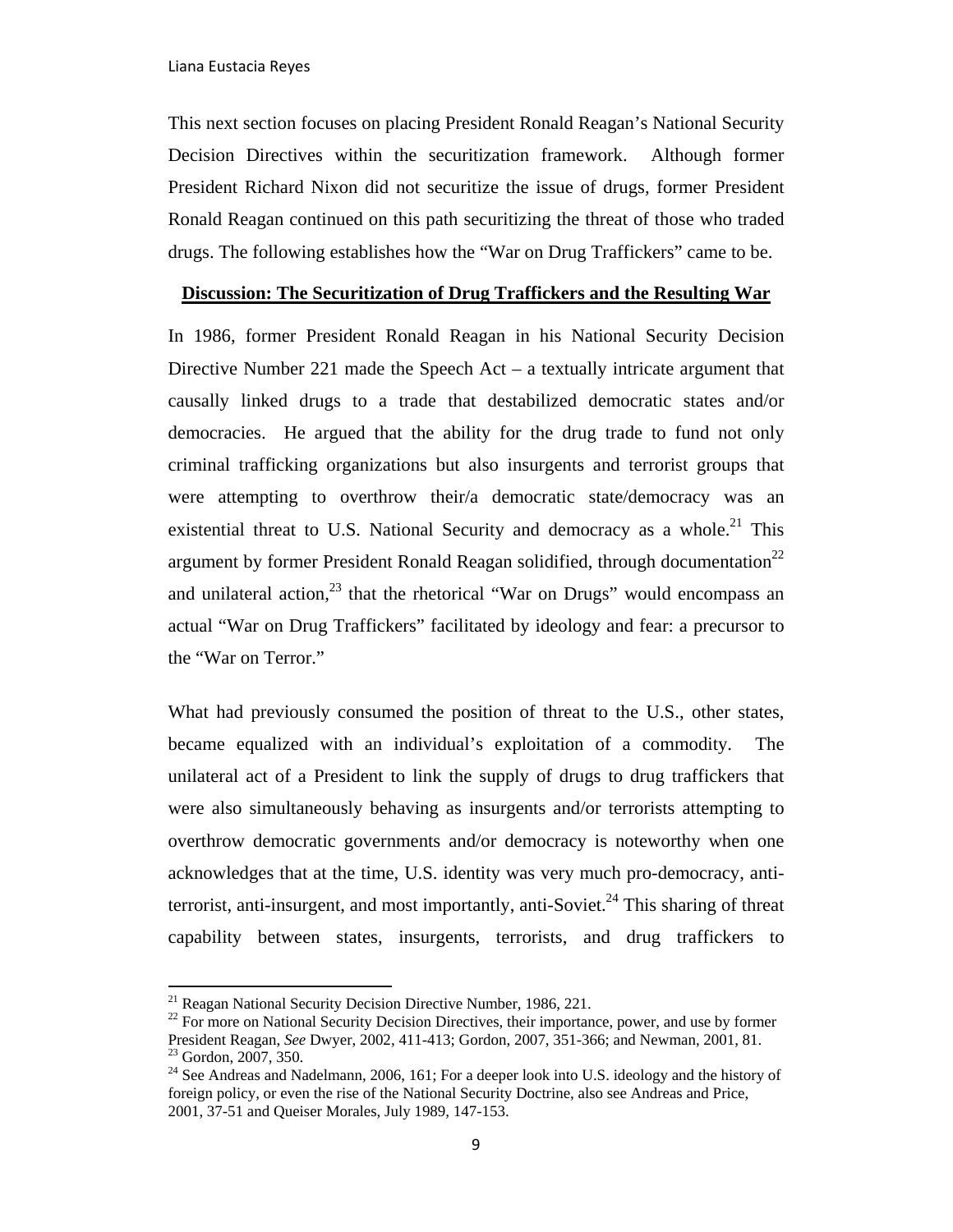existentially threaten democracy and/or democratic states not only expanded U.S. National Security, appropriation ceilings, disbursements, and Foreign Policy, but it internationally shifted political relationships, limitations to sovereignty, foreign aid, and ultimately the relationship between a state and a non-state actor.<sup>25</sup> This would take the rhetoric of the "War on Drugs" and turn it into actual strategy for implementing the "War on Drug Traffickers."

As Rita Floyd and Stuart Croft (2011) note, "[p]rovided that the securitization is successful, the analyst can then identify the emergency measures that follow.<sup> $26$ </sup> This next section will discuss the resulting emergency measures that followed the securitization of drug traffickers. Further research is necessary to study the states that implemented such emergency measures, the relationship they share with one another, and the relationship they share with the United States.

# **The "War on Drug Traffickers"**

National Security Decision Directive Number (NSDD) 221 was the Speech Act that securitized drug traffickers. The NSDD itself was a speech tool used by former President Ronald Reagan that gave him the authority to unilaterally act, create National Security policy, and have the force of law.<sup>27</sup> Former President Ronald Reagan's audience, U.S. Congress, responded in the form of this strong act with the implementation of policies that ranged from the 1986 Anti-Drug Abuse Act to militarized policies in Latin American States. Peter Andreas (2006) stated that "by the end of the 1990s, antidrug programs represented more than 92 percent of U.S. military and police aid to the Western hemisphere."<sup>28</sup>

Although National Security strategy had primarily been focused on the Soviet threat since former President Ronald Reagan's NSDD 32, it expanded to

<sup>&</sup>lt;sup>25</sup> See Congressional Reports: Storrs, April 8, 1998; Perl, 2006; Wyler, 2011; Also see Bartilow and Eom, 2009, 93-116; Lindau, 2011, 177-200; Falco, 1995, 15; Ayling, 2005, 376-383; and Sciolino, 1988.

 $26$  Floyd and Croft, 2011, 173.

 $27$  Dwyer, 2002, 411.

<sup>&</sup>lt;sup>28</sup> Andreas and Nadelmann, 2006.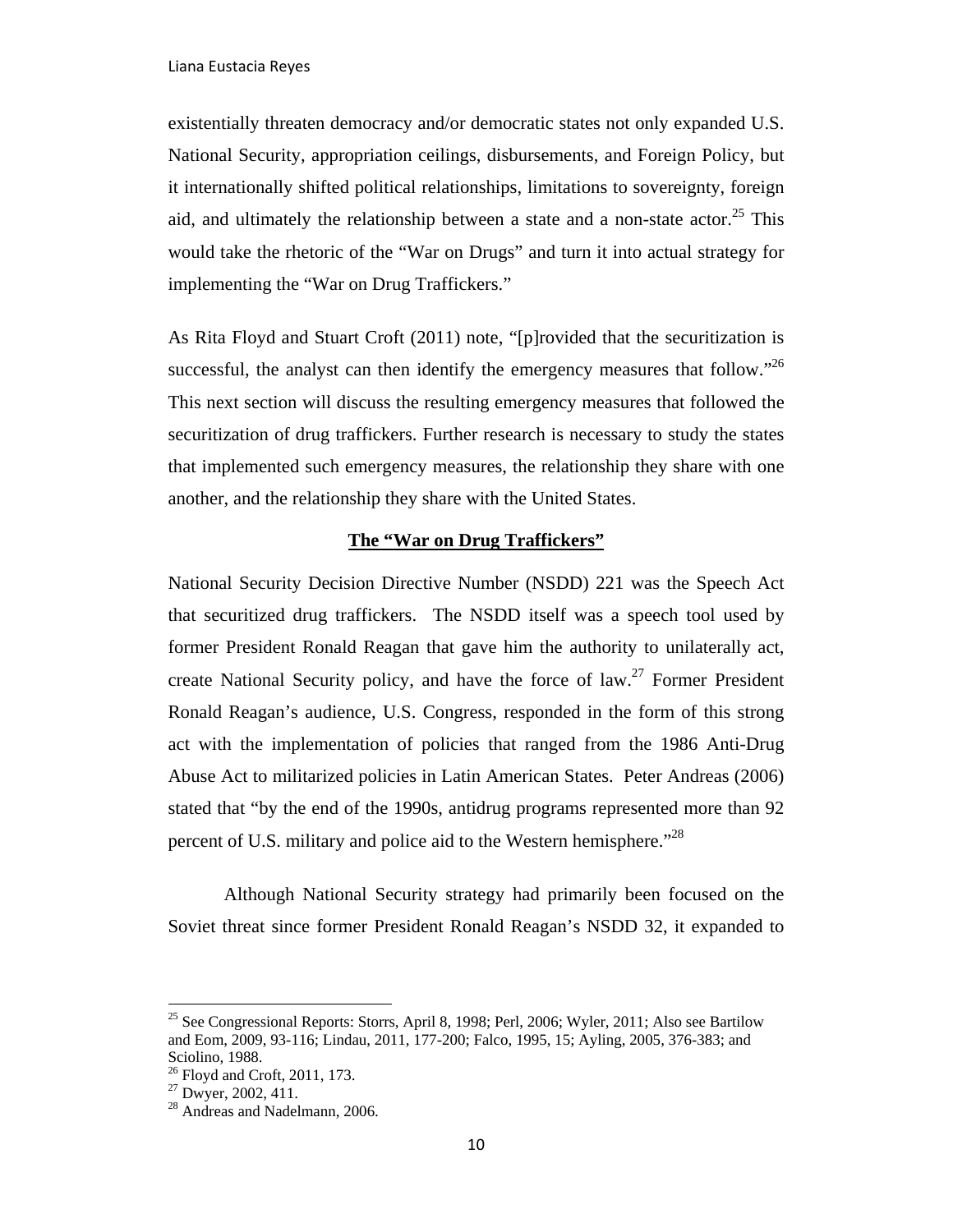include narcotics trafficking by NSDD 221. In NSDD 221, former President Reagan articulated:

> The international drug trade threatens the national security of the United States by potentially destabilizing democratic allies. It is therefore the policy of the United States, in cooperation with other nations, to halt the production and flow of illicit narcotics, reduce the ability of insurgent and terrorist groups to use drug trafficking to support their activities, and strengthen the ability of individual governments to confront and defeat this threat.<sup>29</sup>

NSDD 221 placed drug trafficking within the offices of the Department of Defense – drug trafficking was now legitimately within the military sector of the U.S. <sup>30</sup> A few months later, NSDD 238 replaced NSDD 32 as the primary source of U.S. National Security Strategy.31 The trafficking of illicit drugs as a U.S. National Security threat would continue to evolve from NSDD 221 making its way into NSDD 238 as an official component of National Security Strategy solidifying that the threat had transitioned from the political sector to the military sector. $32$ 

The Western hemisphere was the focal region for former President Ronald Reagan's NSDD 221. According to former President Ronald Reagan, "[w]hile these problems are endemic to most nations plagued by narcotics, their effects are particularly insidious for the democratic states of the Western Hemisphere.<sup>33</sup> Before NSDD 221, former President Ronald Reagan had made it clear that the Western Hemisphere was a focal point for avoiding Soviet expansion, terrorism and insurgencies. He had asserted that "U.S. national interests in Latin America and the region dictate policies that achieve the following objectives: a region free of Soviet-dominated or hostile environments."34 To do so required that our policies be focused on "radical insurgent movements supported by the Soviet

<sup>&</sup>lt;sup>29</sup> Reagan National Security Decision Directive Number, 1986, 221.<br><sup>30</sup> Id.

<sup>&</sup>lt;sup>31</sup> Reagan National Security Decision Directive Number, 1986, 238.<br><sup>32</sup> Id. <sup>33</sup> Reagan National Security Decision Directive Number, 1986, 221.

<sup>&</sup>lt;sup>34</sup> See Reagan National Security Decision Directive Number, 1986, 71.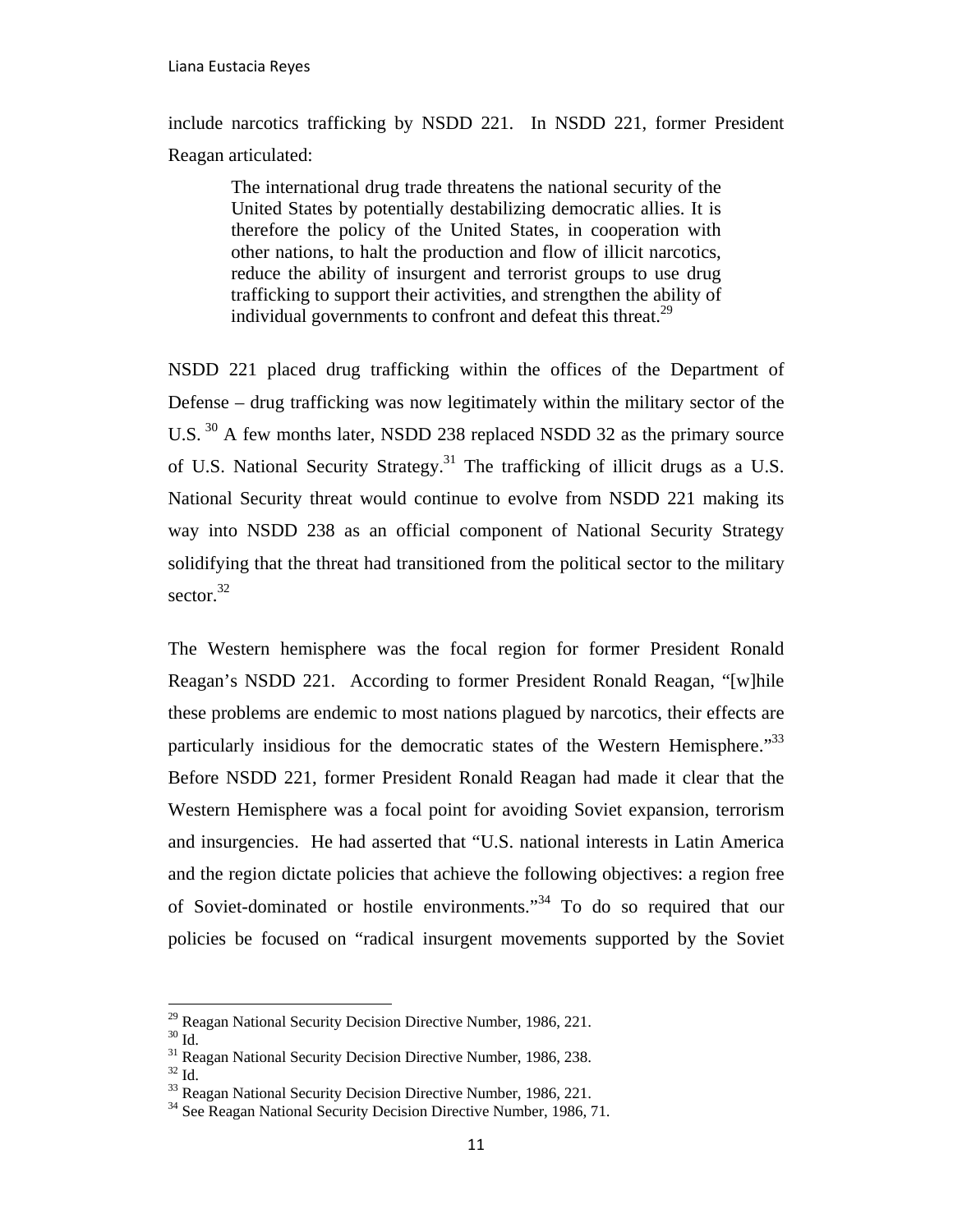Union and/or its surrogates."<sup>35</sup> The focus on Soviet influence in the Western Hemisphere, insurgencies and terrorists backed by the Soviet Union, coupled with the new threat of drug trafficking as a funding stream for these groups, promoted the threat of drug trafficking to a U.S. National Security threat.<sup>36</sup>

Former President Ronald Reagan saw the federal government as an institution to deal with drugs through foreign policy, and looked to the states and local governments to deal with drug consumption through local laws.<sup>37</sup> He was influenced by the "cocaine wars" in Miami, crack addiction in New York, and a booming drug industry within the early 1980s that was showing spectacular growth during an "…increasing economic crisis…"<sup>38</sup> He was also influenced by the term "narcoterrorism" that was introduced in 1983 by then Peruvian President Belaúnde Terry. Although former President Richard Nixon is noted for establishing the "War on Drugs," the credit for the "War on Drug Traffickers" belongs to former President Ronald Reagan. While the Nixon Administration was focused on the addictive qualities of drugs, the Reagan Administration, focused on the Soviet threat, $39$  found that countries losing their democratic transitions were supplying drugs. The presence of leftist/Marxist insurgents or terrorists, who were all simultaneously behaving as drug traffickers attempting to overthrow the democratic process gave the necessary evidence to facilitate the securitization of drug traffickers and shift the "War on Drugs" from rhetoric to military strategy.

Two military operations that have been discussed in reference to the resulting militarized counter-narcotics policies in Latin America with U.S. military assistance are Operations Snowcap and Operation Blast Furnace. Operation Snowcap "involved extensive coordinated military operations in Guatemala, Panama, Costa Rica, Argentina, Brazil, Chile, Venezuela, Colombia, Ecuador, Bolivia, Peru, and Mexico" with chemical control, vehicle interdiction and marine

<sup>&</sup>lt;sup>35</sup> Reagan National Security Decision Directive Number, 1982, 71.

<sup>&</sup>lt;sup>36</sup> Reagan National Security Decision Directive Number, 1984, 138 and Reagan National Security Decision Directive Number, 1985, 179.

<sup>37</sup> Benoit, 2003, 283.

 $38$  Vellinga, 2004.

<sup>&</sup>lt;sup>39</sup> See Reagan National Security Decision Directive Number, 1982, 32.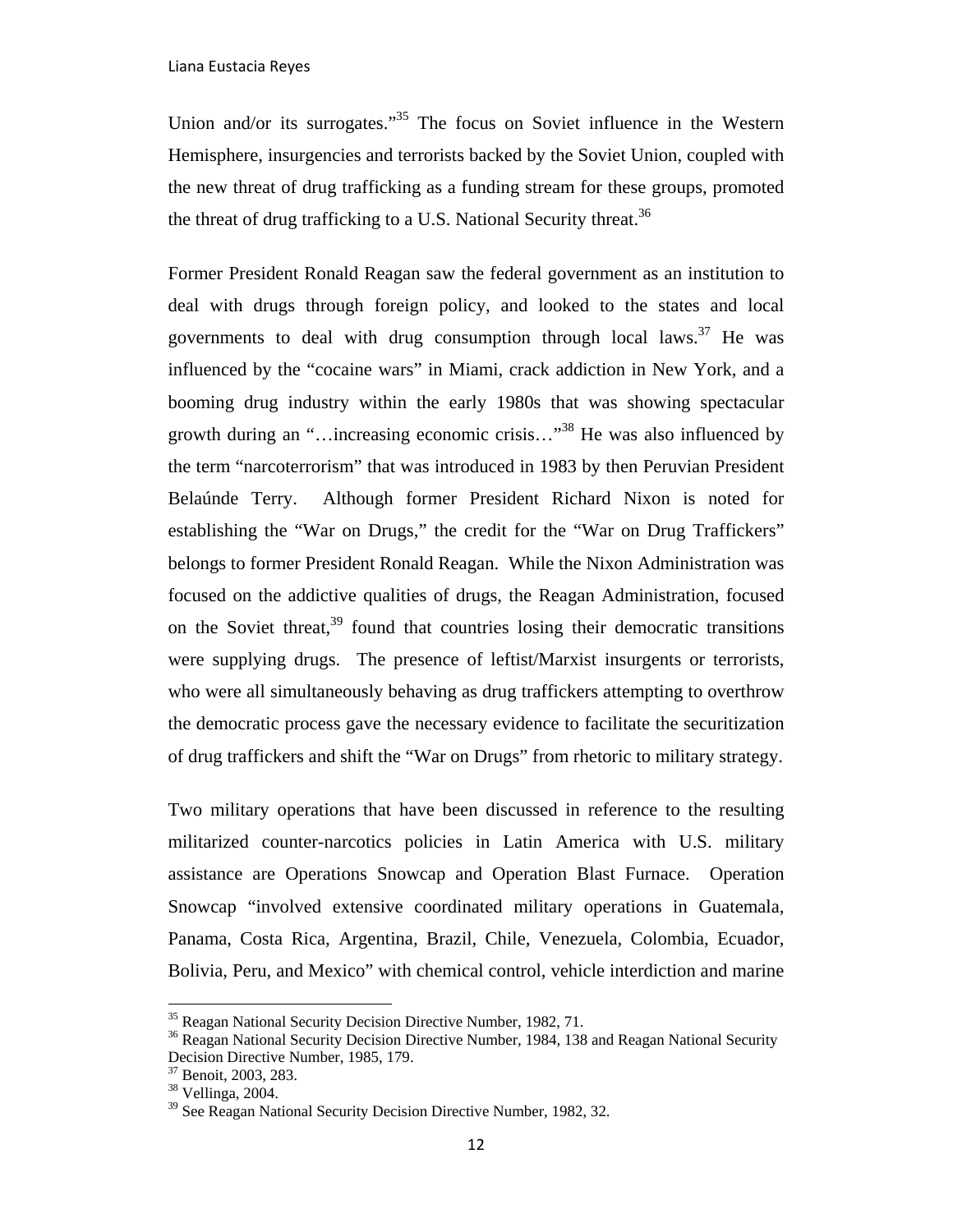law enforcement interdiction operations all conducted to suppress coca. $40$ Operation Blast Furnace, utilizing American and Bolivian military personnel, launched a series of raids against cocaine laboratories in Bolivia.<sup>41</sup> By 1989, the military could arrest drug traffickers and fugitives on foreign territory with/without the host country's authorization.<sup>42</sup> As Andreas and Nadelmann noted, "drug enforcement became the defining feature of post-cold war U.S. military relations with many of its southern neighbors.<sup> $143$ </sup>

The U.S. international counter-narcotics policy has been characteristically defined as having a strong military perspective.<sup>44</sup> In 1986, drug trafficking was declared a national security threat by former President Ronald Reagan, requiring the U.S. to act in its most defensive and offensive manner with military intelligence, interdiction, and aerial spraying, among other things. Three years later, former President George Bush defined an Andean strategy that included an active role of U.S. armed forces (Pentagon and Southern Command) and those of the Andean countries in the combat against drug trafficking.45 The Reagan Administration's policy would intensify, continue, and further pressure/assist Latin American countries under The Bush and Clinton Administrations with Plan Colombia, and following with the GW Bush Administration's Andean Initiative in  $2001<sup>46</sup>$ 

Foreign governments adhered to "...U.S. pressure by creating specialized drug enforcement agencies, adopting U.S. style investigative techniques, signing extradition treaties with the U.S., hosting U.S. law enforcement agents within their borders and have adopted U.S. approaches to criminal law and drug enforcement."<sup>47</sup> In the end, former President Ronald Reagan's NSDD 221 would be the Speech Act resulting in not only the securitization of drug traffickers, but also a war that expanded the rhetorical war requiring any counter-narcotics

 40 Andreas and Nadelmann, 2006.

<sup>41</sup> Id. at 164.

<sup>42</sup> Id. at 164.

<sup>43</sup> Andreas and Nadelmann, 2006.

<sup>44</sup> Valderrama and Cabieses, 2004, 53.

 $^{45}$  Id.

<sup>46</sup> Astorga in Vellinga, 2004, 93; and see Perl, 2006, 15-16.

<sup>47</sup> Bartilow and Eom, 2009, 93-116.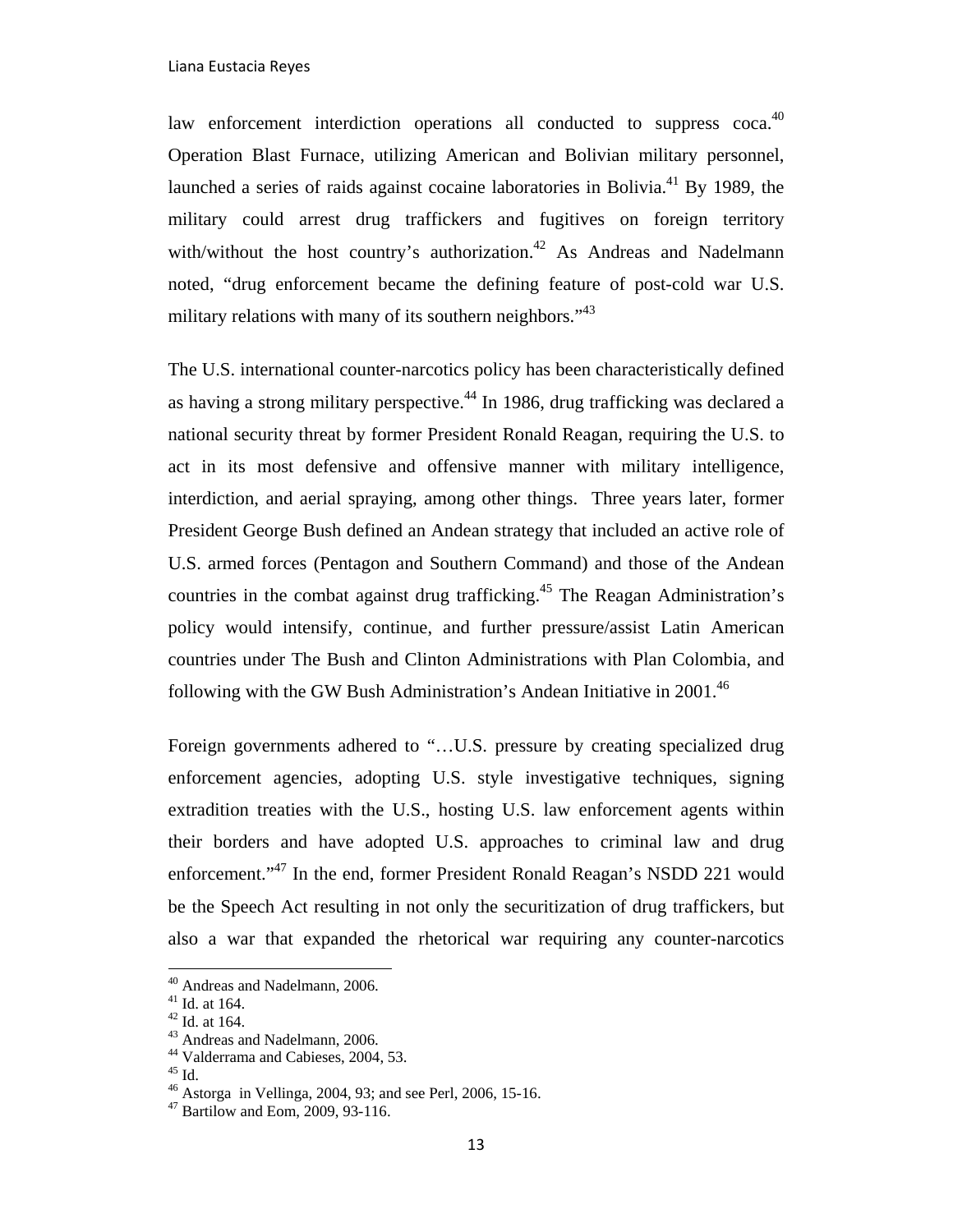policies proposed thereafter to properly identify which counter-narcotics war it was attempting to deal with. This section has established how the rhetorical "War on Drugs" expanded to include the actual "War on Drug Traffickers." This next section will focus on why proper identification of the issues matter in the context of counter-narcotics policies.

# **Implications**

This research highlights a different war that was facilitated by ideology through the rhetoric promoted by the "War on Drugs," fear of communist expansion, and fear of democratic contraction, requiring its own study and strategy separate from the "War on Drugs." With a strong Soviet threat still looming, drug addiction booming, leftist/Marxist insurgent/terrorist drug traffickers threatening insecure democratic institutions, perceived to be weak democratic allies, and a geopolitical focus on the western hemisphere, the environment was set to facilitate the implementation of militarized policies that created the "War on Drug Traffickers." This is an important distinction because the play on words changes the perception of the issue from one of drug addiction to one of weak institutions and insurgent/terrorist threat to those institutions.

One cannot propose strategy to win, lose, or retreat from a war that one has been unable to identify properly. The "War on Drugs" has motivated tremendous discourse on its failure and possible solutions to remedy its failure, but the generalizations made as a result of the inability to distinguish between the policies behind drug addiction and the militarized policies behind drug trafficking have discounted the effect of violence perpetrated by the State, the rationale for the State perpetrating that violence, and the dependence that State has on foreign actors to perpetrate such violence. This makes it impossible to not only propose effective strategy but also persuade States that participate in the "War on Drug Traffickers" to adopt the proposed strategy.

Ironically, "[t]he drug war hinders fundamental democratic institutional development, or more accurately, fosters the expansion of non-democratic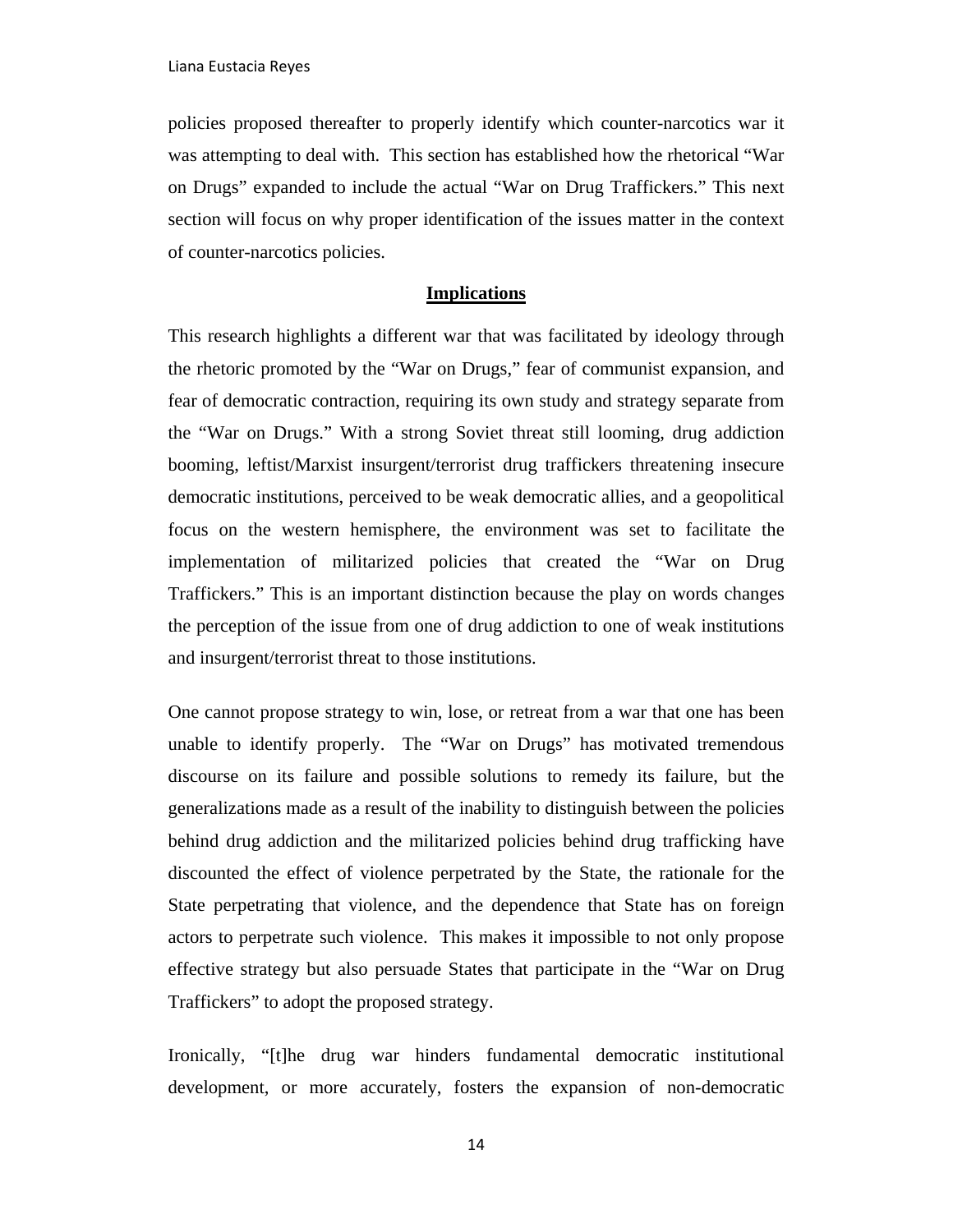institutions and practices."48 Currently, many states are struggling with this reality. But, what motivated these states to implement these militarized counternarcotics policies? It is difficult to argue that these states were overwhelmed by drug addiction, as they would have followed in former President Richard Nixon's footsteps with rehabilitative policies.

Policies that involve military engagement between the state and drug traffickers suggests other motivating factors such as a lack of institutional capacity, lack of state structure, insecurity, corruption and/or lack of trust with the judiciary and police - issues that may not be affected by consumption policies such as rehabilitation or decriminalization. If the motivating factors are lack of trust with the judiciary, for example, then the proposed policy should be a transnational trafficking court or other global assistance program that these states can lean on to develop their institutional capacity. While this does not discount consumptionfocused policies, this paper merely asserts that more than consumption, or supply, or trafficking policies are necessary to deal with the underlying issues of current militarized drug policies. Most importantly, this paper asserts that the motivating factors must be studied in implementing states before strategy and policy is proposed.

# **Conclusion**

The "War on Drugs" is arguably the most successful slogan, before the "War on Terror," to imply a strategic decision to politically engage absolutely nothing in particular. Yet it led to the strategic decision to militarily engage someone in particular. The brilliance in this was the ability of the slogan to take a group of commodities, converge them all under one label, victimize their consumer, criminalize or even demonize their supplier and therefore profiteer, while also creating a savior status for the holder of that slogan. Even more brilliant was the ability of that slogan's holder to expand that threat into a funding-stream for insurgents and terrorists threatening our democratic allies providing the ability for

<sup>48</sup> Lindau, 2011, 177-200.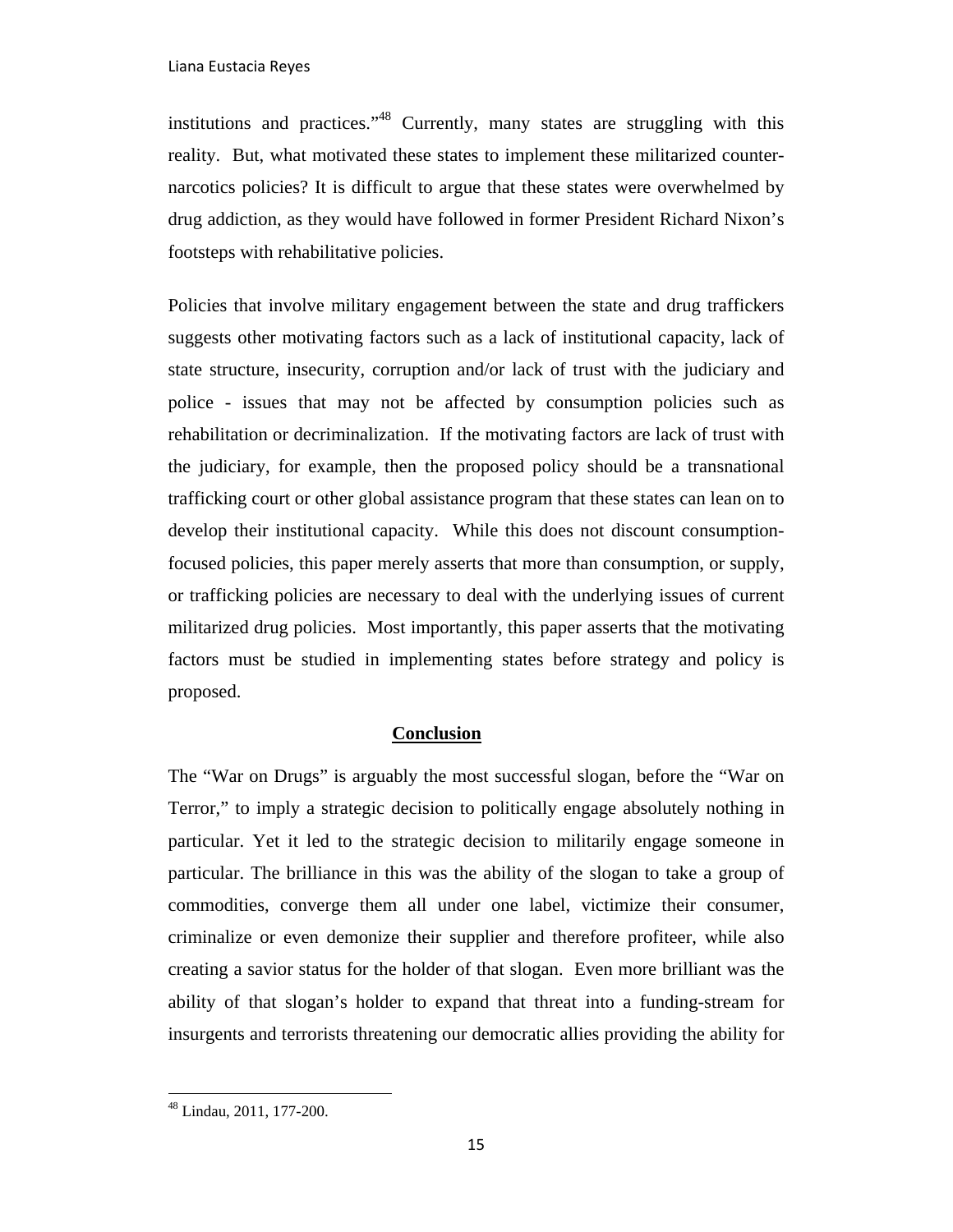engagement to occur militarily between the state and the now criminalized/demonized supplier/profiteer of those commodities.

However, this brilliant slogan is dimming out as it continues to suffer some serious blows to its reputation. The "War on Drug Traffickers" has never been distinguished, resulting in a lack of attention with the insecurities that led to militarized counter-narcotics policies around the world. While it was once a vibrant and aggressive slogan, its lifeline seems shorter than ever before, requiring states that have embraced the "War on Drugs" to decide where they go next. But to understand the trajectory of this war, its estimated life expectancy, and/or even possible reincarnation, one must understand the states actively participating within that war and its expanded war, the "War on Drug Traffickers."

The U.S. arguably holds a dominant position within the implementation of prohibitionist counter-narcotics policies. The relation of implementing states to the creator of the "War on Drugs" is one that may implicate the type of global policy expansion that occurred among these states. Further studies must be conducted to provide a thorough analysis into the securitizing moves of these states and their dependency on the U.S., each other, as well as competitiveness with one another, and possible socialization or prior inclination to militarized policies. A focus on the dependency these states have with the U.S. asserts that any prediction as to the implementing state's future moves would have to involve the recognition of the implementing state's sentiment toward the U.S. since the implementing state will either retaliate against the U.S. or continue to align itself with the U.S. The motives behind implementation are keys to understanding where these states have gone with drug policy, where they are now, and where they might go tomorrow.

 Active participants within the "War on Drugs" have been labeled as participants/victims under the now labeled failing U.S. "War on Drugs." The unraveling of instability in these states, what many believe to be the result of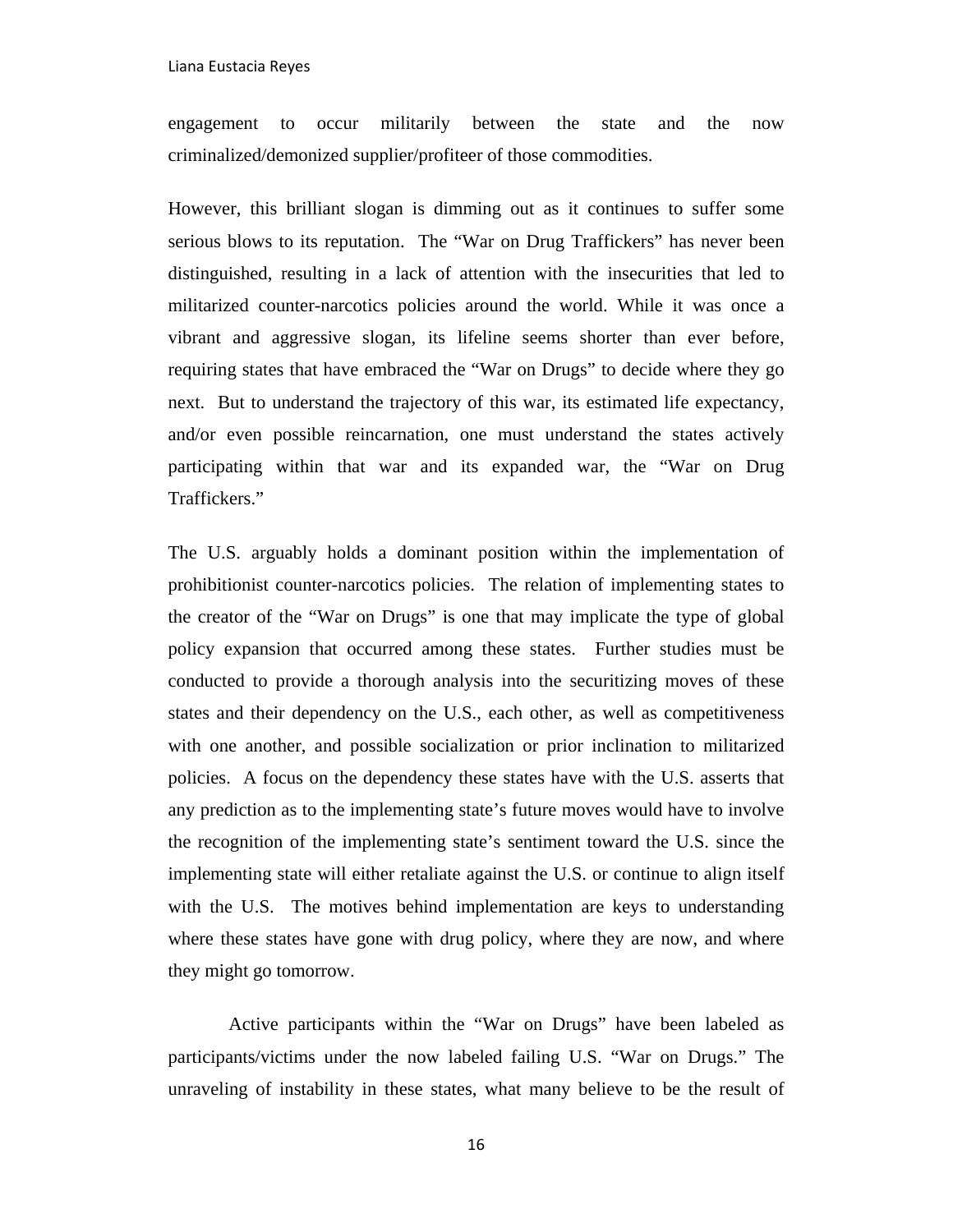these failed policies, has socially diminished the notion that the "War on Drugs" can be won. A push for ending their part, or anyone's part, in the "War on Drugs" has become the headline catcher for today. These advocates may be failing to recognize the inability for these states to follow suit with their media blitz and retreat from the "War on Drugs" because of their inability to deal with the drug trafficking opponent through other democratic means due to the lack of institutional capacity within the judiciary and police that motivated their participation with the "War on Drug Traffickers."

The "War on Drug Traffickers" involves a play on words that forces the policy maker to perceive a different threat, and rightfully so, because the policies already implemented were based on different threats. Decriminalization and legalization do not address issues such as political and economic dependence, insecurity, conflict, or even geopolitical wants/needs. The difference in wars equates to difference in policies, difference in consequences, and difference in motivations. While the "War on Drugs" may be focused on the addictive qualities of drugs, the "War on Drug Traffickers" is most certainly not focused on the addictive qualities of drugs. An understanding of *why* is essential to dealing with that why effectively.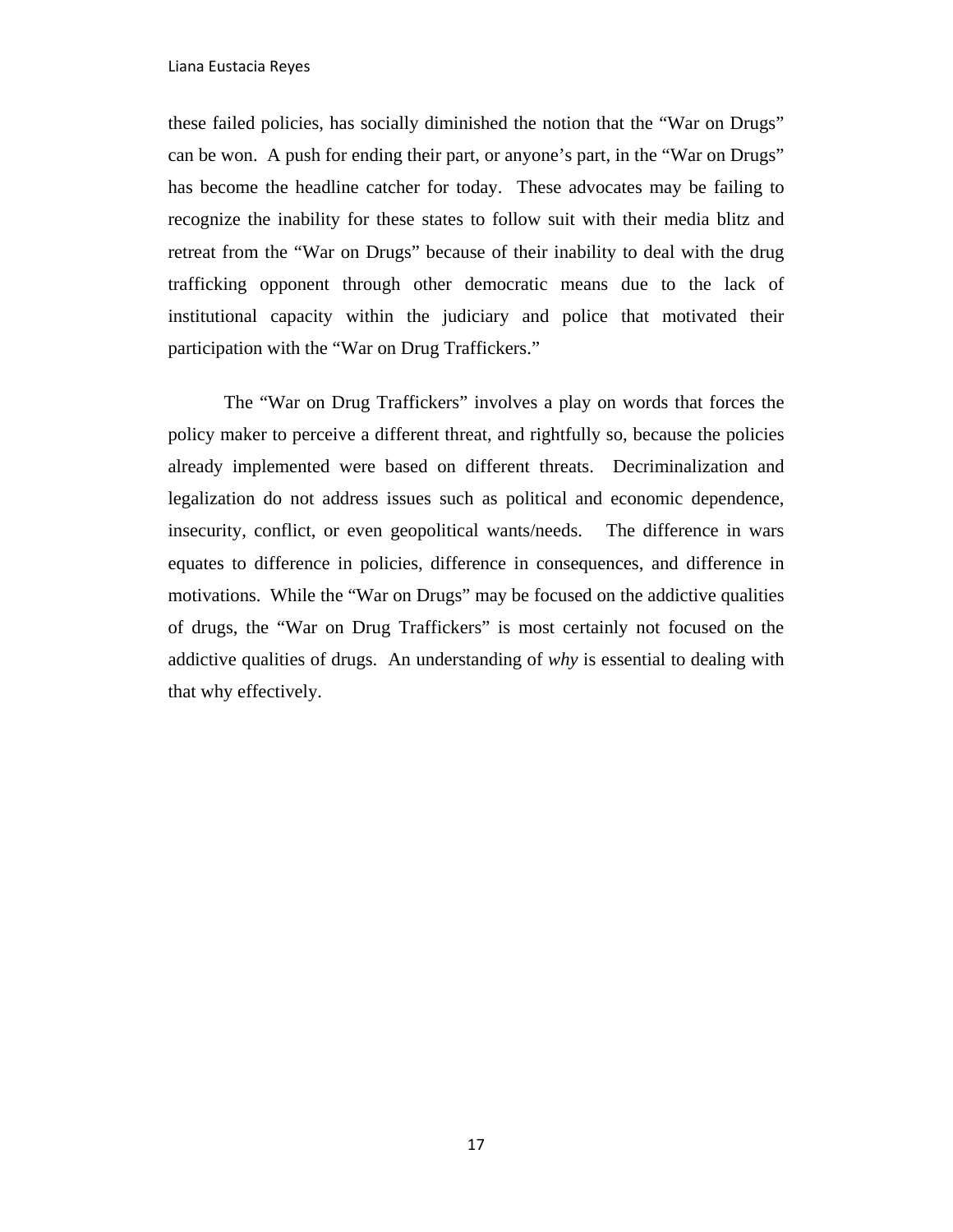## **Works Cited List:**

- Andreas, Peter, and Ethan Nadelmann *Policing the Globe: Criminalization and Crime Control in International Relations.* New York, New York: Oxford University Press. 2006. Print.
- Andreas, Peter and Richard Price "From War Fighting to Crime Fighting: Transforming the American National Security State." *International Studies Review* (2001) Vol. 3, No. 3 31-52
- Astorga, Luis "Mexico Drugs and Politics" in *The Political Economy of the Drug Industry, Latin America and the International System*, Ed. Menno Vellinga. University Press of Florida, 2004. Print.
- Ayling, Julie "Conscription in the War on Drugs: Recent reforms to the U.S. drug certification process." *International Journal of Drug Policy* (2005) 16, 376- 383
- Bartilow, Horace A. and Kihong Eom, "Busting Drugs While Paying with Crime: The Collateral Damage of U.S. Drug Enforcement in Foreign Countries." *Foreign Policy Analysis*, (2009) 93-116
- Benoit, Ellen "Not Just a Matter of Criminal Justice: State, Institutions, and North American Drug Policy." *Sociological Forum*, (2003) Vol. 18, No. 2, 269- 294
- Bertram, Blachman, et al. *Drug War Politics The Price of Denial*. Berkeley and Los Angeles California: University of California Press, 1996, Print.
- Buzan, Barry, Ole Waever, and Jaap de Wilde. *Security: A New Framework for Analysis*" Boulder, Colorado: Lynne Rienner Publishers, Inc. 1998. Print.
- Dwyer, Catherine M. "The U.S. Presidency and national security directives: An overview." *Journal of Government Information* (2002) 29, 410-419
- Falco, Mathea "Passing grades: branding nations won't resolve the U.S. drug problem." *Foreign Affairs*, 74.5, (1995)
- Floyd, Rita and Stuart Croft "European Non-Traditional Security Theory: From Theory to Practice" in *Geopolitics, History, and International Relations* (2011) Volume 3(2), pp. 152-179
- Gordon, Vikki "The Law: Unilaterally Shaping U.S. National Security Policy: The Role of National Security Directives." *Presidential Studies Quarterly*, (2007) 37, no. 2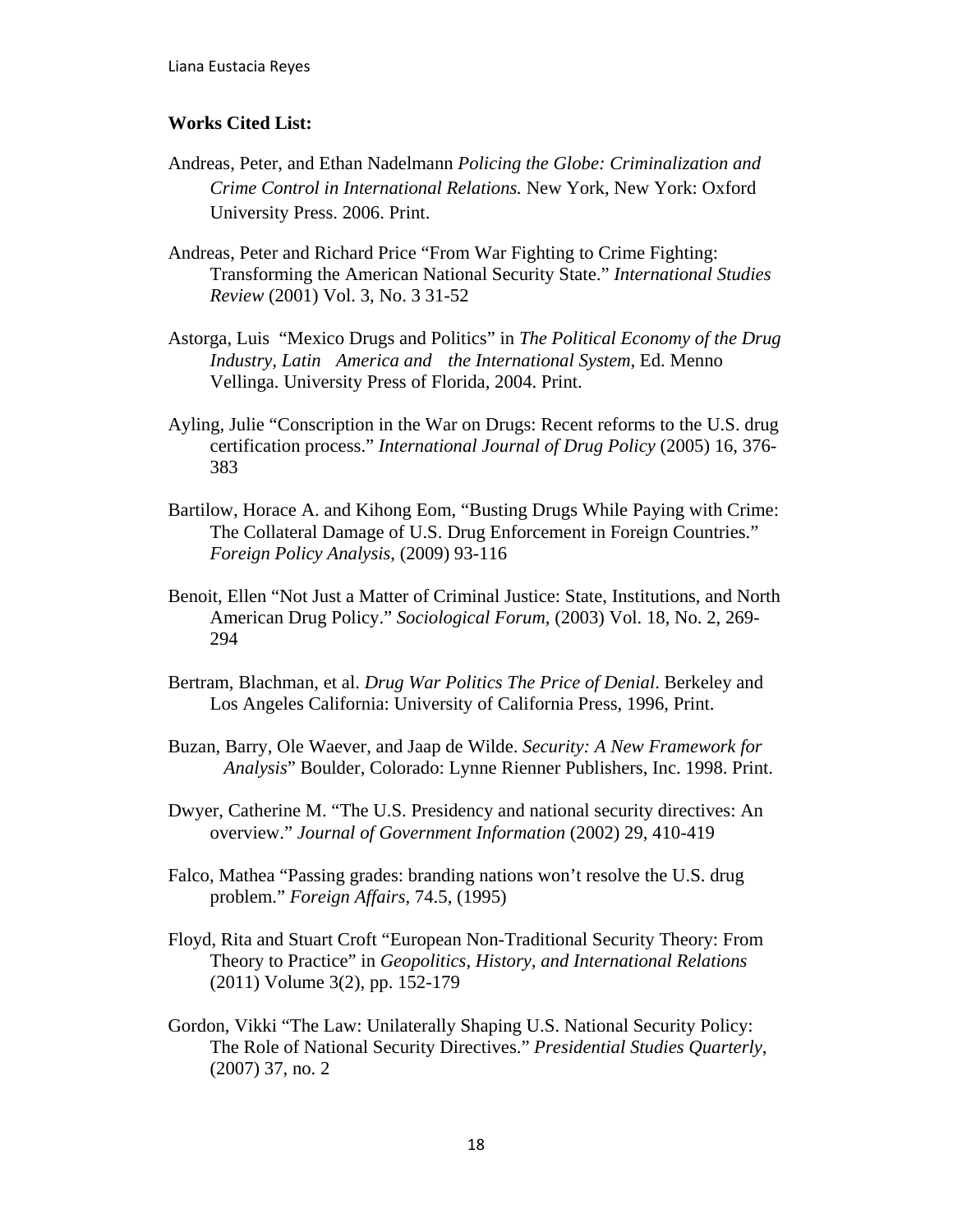- Lindau, Juan D. "The Drug War's Impact on Executive Power, Judicial Reform, and Federalism in Mexico." *Political Science Quarterly* (2011) Volume 126, Number 2, 177-200
- Morales, Waltruad Queiser "The War on drugs: A New US National Security Doctrine?" *Third World Quarterly* (1989) Vol. 11, No. 3, 147-169
- Nadelmann, Ethan *Cops Across Borders: The Internationalization of U.S. Criminal Law Enforcement*. University Park, Pennsylvania: The Pennsylvania State University. 1993. Print.
- Newman, William "Causes of Change in National Security Processes: Carter, Reagan, and Bush Decision Making on Arms Control." *Presidential Studies Quarterly* (2001) 31, no. 1
- Nixon, Richard (1971) "Remarks About an Intensified Program for Drug Abuse Prevention and Control." 202. *The American Presidency Project*, Retrieved from: http://www.presidency.ucsb.edu/ws/index.php?pid=3047
- Nixon, Richard (1971) "Special Message to the Congress on Drug abuse Prevention and Control." 203. *The American Presidency Project*, Retrieved from: http://www.presidency.ucsb.edu/ws/index.php?pid=3048&st=nixon&st1=
- Perl, Raphael "Drug Control: International Policy and Approaches" Congressional Research Service. IB88093 (2006) Retrieved from: http://fpc.state.gov/documents/organization/61518.pdf
- Reagan, Ronald (1982) "U.S. National Security Strategy. National Security Decision Directive Number 32." The White House, Washington, Retrieved from: http://www.fas.org/irp/offdocs/nsdd/nsdd-32.pdf
- Reagan, Ronald (1982) "Narcotics and National Security. National Security Decision Directive Number 71." The White House, Washington. Retrieved from: http://www.fas.org/irp/offdocs/nsdd/index.html
- Reagan, Ronald (1984) "Narcotics and National Security. National Security Decision Directive Number 138." The White House, Washington. Retrieved from: http://www.fas.org/irp/offdocs/nsdd/index.html
- Reagan, Ronald (1985) "Narcotics and National Security. National Security Decision Directive Number 179." The White House, Washington. Retrieved from: http://www.fas.org/irp/offdocs/nsdd/index.html